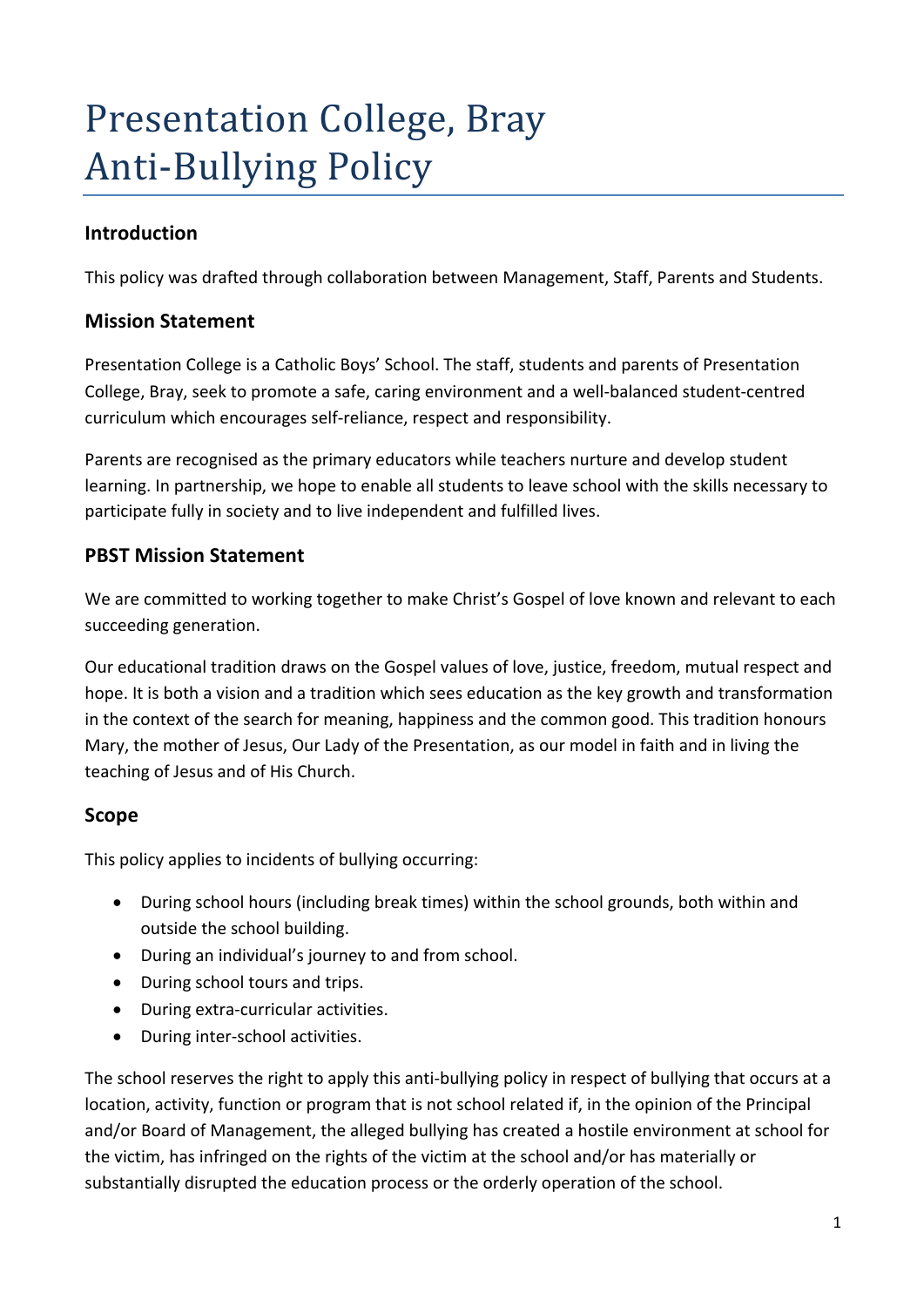# **Links to other policies.**

Code of Behaviour Child Protection Guidelines **Equality** Internet/I.T. Health and Safety Pastoral Care Sports School Tours Student Council Professional Code of Conduct for Teachers School Attendance and Participation Special Educational Needs R.S.E. Supervision and Substitution Policy Guidelines

**1.** In accordance with the requirements of the Education (Welfare) Act 2000 and the code of behaviour guidelines issued by the NEWB, the Board of Management of Presentation College, Bray has adopted the following anti-bullying policy within the framework of the school's overall code of behaviour. This policy fully complies with the requirements of the *Anti-Bullying Procedures for Primary and Post-Primary Schools* which were published in September 2013.

\_\_\_\_\_\_\_\_\_\_\_\_\_\_\_\_\_\_\_\_\_\_\_\_\_\_\_\_\_\_\_\_\_\_\_\_\_\_\_\_\_\_\_\_\_\_\_\_\_\_\_\_\_\_\_\_\_\_\_\_\_\_\_\_\_\_\_\_\_\_\_\_\_\_\_\_\_\_\_\_\_

- **2.** The Board of Management recognises the very serious nature of bullying and the negative impact that it can have on the lives of pupils and is therefore fully committed to the following key principles of best practice in preventing and tackling bullying behaviour:
	- (i) A positive school culture and climate which-
		- $\circ$  is welcoming of difference and diversity and is based on inclusivity;
		- o encourages pupils to disclose and discuss incidents of bullying behaviour in a non-threatening environment; and
		- o promotes respectful relationships across the school community;
	- (ii) Effective leadership;
	- (iii) A school-wide approach;
	- (iv) A shared understanding of what bullying is and its impact;
	- (v) Implementation of education and prevention strategies (including awareness raising measures) that
		- o build empathy, respect and resilience in pupils; and
		- o explicitly address the issues of cyber-bullying and identity-based bullying including in particular, homophobic and transphobic bullying.
	- (vi) Effective supervision and monitoring of pupils;
	- (vii) Supports for staff;
	- (viii) Consistent recording, investigation and follow up of bullying behaviour (including use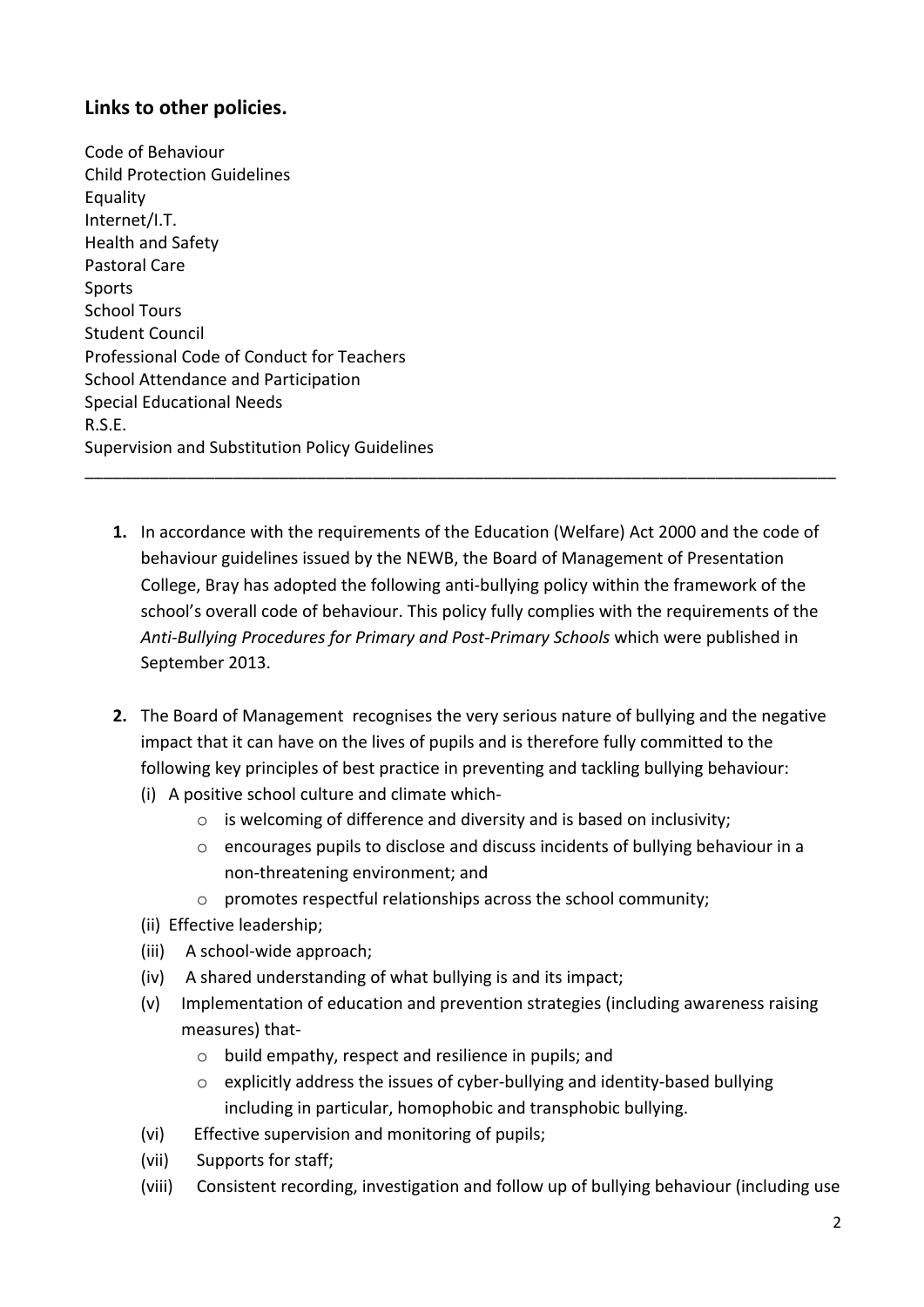of established intervention strategies); and

(ix) On-going evaluation of the effectiveness of the anti-bullying policy.

# **3. In accordance with the** *Anti-Bullying Procedures for Primary and Post-Primary Schools (September 2013)* **bullying is defined as follows:**

Bullying is unwanted negative behaviour, verbal, psychological or physical, conducted by an individual or group against another person (or persons) and which is repeated over time. (see also Appendix 2 and 3 for further information of what defines bullying). The following types of bullying are included in the definition of bullying:

- deliberate exclusion, malicious gossip and other forms of relational bullying,
- cyber-bullying and
- identity-based bullying such as homophobic bullying, racist bullying, bullying based on a person's membership of the Traveller community and bullying of those with disabilities or special educational needs.

Special consideration need to be given to students with Special Educational Needs (SEN). Because of difficulty with social interactions, intellectual impairments, communication deficits, and the inability to read social cues, individuals with special educational needs (SEN) have higher rates of peer rejection and higher frequencies of verbal and physical attacks.

Isolated or once-off incidents of intentional negative behaviour, including a once-off offensive or hurtful text message or other private messaging, do not fall within the definition of bullying and will be dealt with, as appropriate, in accordance with the school's Code of Behaviour.

However, in the context of this policy, placing a once-off offensive or hurtful public message, image or statement on a social network site or other public forum where that message, image or statement can be viewed and/or repeated by other people will be regarded as bullying behaviour.

## **Note:**

Bullying via mobile telephones may be deemed to be illegal in the Republic of Ireland, according to provisions made under the Post Office (Amendment) Act of 1951. Section 13 (Offences in Connection with Telephones), Section 1 of this Act deems it an offence if any person:

(a) 'sends *any message* by telephone which is grossly *offensive* or of an *indecent, obscene or menacing* character;

(b) 'sends *any message* by telephone which he knows to be false, for the purpose of causing *annoyance, inconvenience*, or needless *anxiety* to any other person; [or] (c) '*persistently* makes telephone calls without reasonable cause and for any such purpose as aforesaid. (Office of the Attorney General, 2009).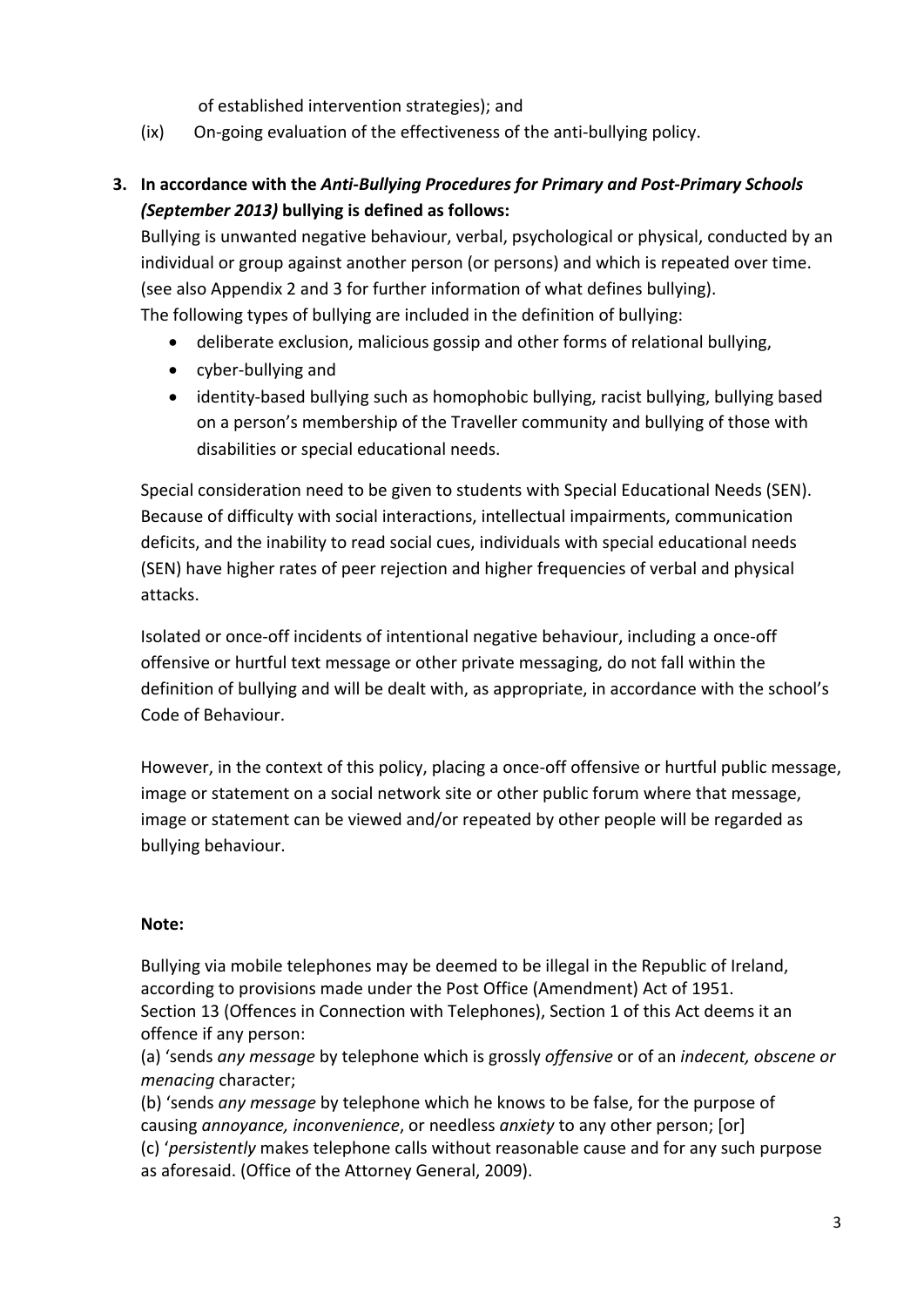Negative behaviour that does not meet the definition of bullying will be dealt with in accordance with the school's Code of Behaviour.

Additional information on different types of bullying is set out in Appendix 2

- **4. The relevant teacher(s) for investigating and dealing with bullying** are as follows:
	- The appropriate Year Head(s) of the student(s) engaging in the bullying behaviour and the victim(s) of such behaviour;
	- Other teachers who may assist the above.
- **5. The education and prevention strategies (including strategies specifically aimed at cyberbullying and identity-based bullying including in particular, homophobic and transphobic bullying) that will be used by the school are as follows:**

## **5.A.** The **Board of Management** of Presentation College Bray will:

- 1) adopt and implement an anti-bullying policy that fully complies with the requirements of the *Anti-Bullying Procedures for Primary and Post-Primary Schools (September 2013);*
- 2) commit to the key principles of best practice for preventing and tackling bullying: as in Point 2 above;
- 3) ensure that the anti-bullying policy is regularly highlighted, promoted and reviewed on a school-wide basis;
- 4) review any bullying cases at each B.O.M. meeting.

# **5.A.b** The **Management** of Presentation College Bray, in conjunction with the Board of Management, should:

- 1) ensure that pupils, parents and staff members are made aware that Year Heads are the relevant teachers responsible for dealing with bullying concerns;
- 2) ensure that school rules and other information on bullying are provided in pupil friendly, age appropriate formats and displayed around the school buildings, (e.g. Anti-Bullying Charter)
- 3) promote a positive school culture;
- 4) strive to engender an ethos of zero acceptance of bullying;
- 5) involve both staff and pupils in developing and implementing a vision of the school where diversity is accepted and celebrated.
- 6) be good role models be firm, fair and consistent in disciplinary measures (restorative practice/justice).
- 7) promote relevant home/school/community links, to counter bullying behaviour, e.g. bus companies, Parents' Association, local sports clubs, local shops, etc.
- 8) promote the use of the school website to communicate with various groups.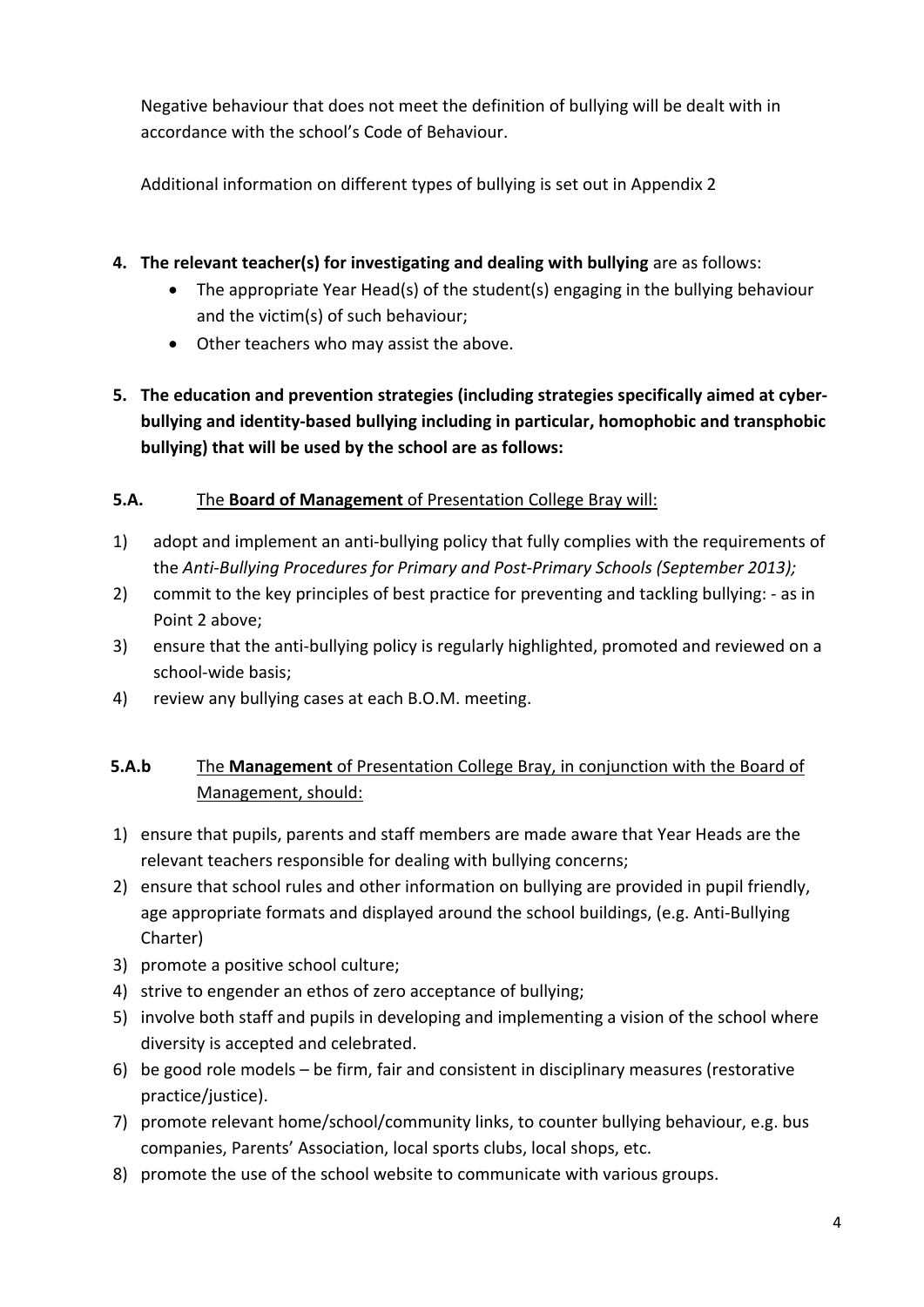- 9) seek the assistance of other local persons and formal agencies such as NEPS, HSE, Social Workers, An Garda Síochána, etc. where necessary.
- 10) ensure that all relevant members of the school community have a shared understanding of what constitutes bullying behaviour. Measures to ensure this understanding will include staff CPD, information talks/workshops for the Parents' Association AGM, curricular work, extra-curricular work and visual reminders for students.
- 11) ensure that all staff members are informed of any student with special educational needs.
- 12) provide students, through curricular and extra-curricular programmes, with opportunities to develop a positive sense of self-worth, e.g. through sports, debating, CSPE and SPHE programmes, etc.
- 13) promote Transition Year as an opportunity whereby students can engage in personal development initiatives, explore their own personal strengths and progress in the areas of confidence, independence and maturity.
- 14) deal appropriately and expeditiously with the issue of identity-based bullying especially homophobic and transphobic bullying.
- 15) highlight LGBTI issues through posters, discussions with parents, information sessions for parents, facilitating student representation at workshops and youth forums on homophobic and transphobic issues, organise LGBTI awareness events and advertise them on the school planner, etc.
- 16) promote the anti-bullying components of SPHE programmes.
- 17) emphasise issues of bullying during the annual "Spirit of Pres. Week".
- 18) involve students in creating posters and visual displays for the electronic noticeboard.
- 19) focus on educating students on "netiquette" appropriate on-line behaviour, how to stay safe while on-line, and on developing a culture of reporting in relation to any concerns about cyber-bullying.
- 20) organise information evenings for parents on internet safety.
- 21) involve the student councils in being ambassadors in the school.
- 22) adapt and utilise the material available through Sean Fallon's anti-bullying programme.
- 23) take particular account of the needs of students with Special Educational Needs.
- 24) ensure that all members of the school community understand what bullying is and how the school deals with bullying behaviour.
- 25) have regular staff days (or part thereof) on the subject of bullying and an awareness day for pupils and parents.
- 26) regularly feature anti-bullying reports on staff meeting agendas.
- 27) ensure proper systems of supervision are in place. "Hot spots" and "hot times" should be identified in collaboration with students, student councils, prefects, teaching and nonteaching staff, etc.
- 28) ensure that all members of the school community have sufficient familiarity with the school's anti-bullying policy.
- 29) enable staff to recognise bullying, implement effective strategies for preventing bullying and, where appropriate, intervene effectively in bullying cases.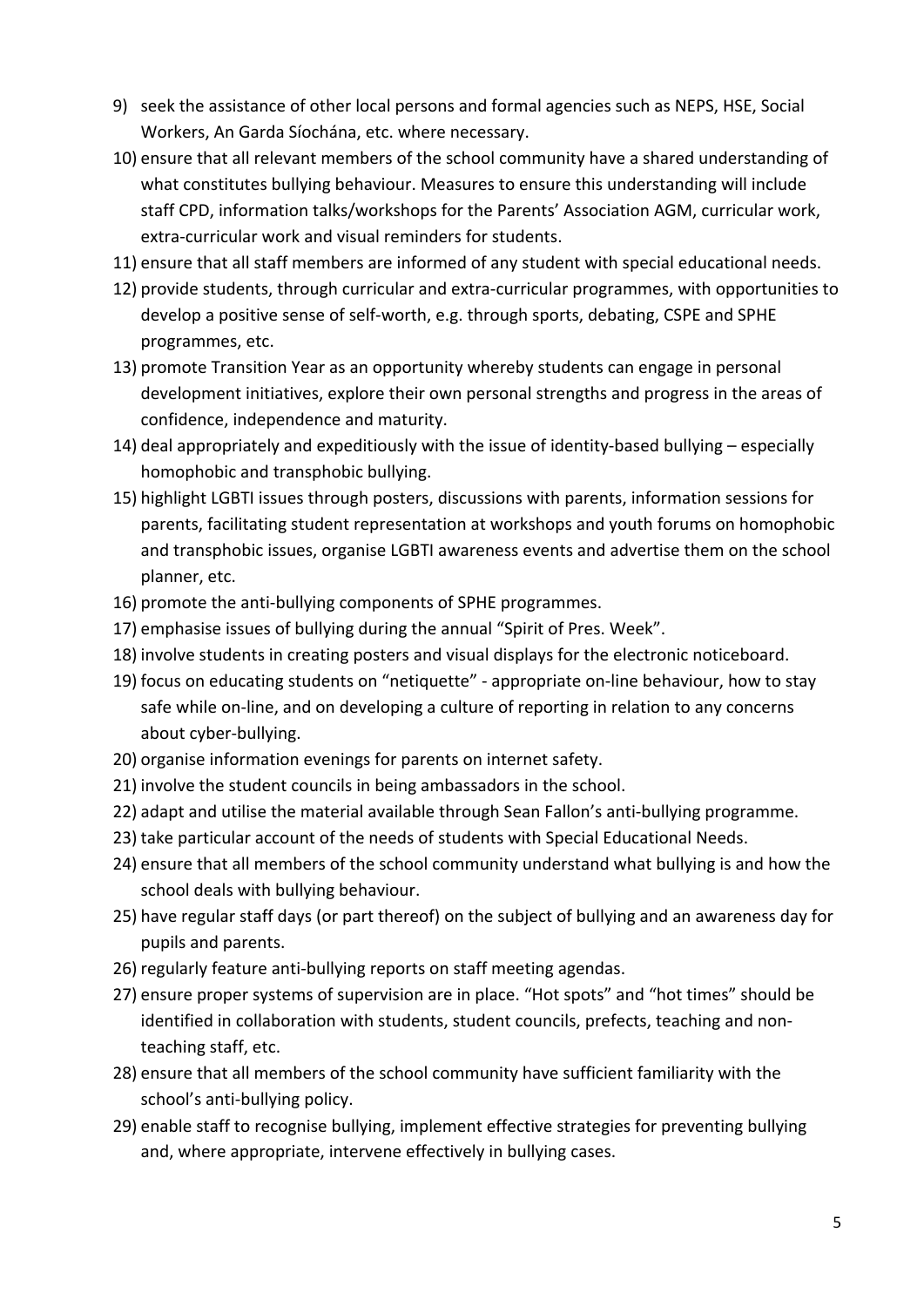- 30) ensure that all temporary and substitute staff have sufficient awareness of the school's antibullying policy.
- 31) inform parents of the role they must play in education, awareness and prevention of bullying.

## **5.B. Parents/Guardians** should:

- 1) familiarise themselves with the school's Anti-Bullying Policy and Charter and also the detail in Appendix 1.
- 2) discuss the policy and charter with their son before they or their son sign it.
- 3) support the school's Anti-Bullying stance.
- 4) attend/participate in any Anti-Bullying events organised by the school (e.g. awareness evenings).
- 5) inform the school of any high risk factors in relation to their son, e.g. Special Educational Needs, previous history of bullying/being bullied, etc.
- 6) become familiar with the school's procedures for reporting and investigating allegations of bullying.
- 7) support the school's procedures in investigating and dealing with bullying.
- 8) pass on information in relation to incidents of bullying whether it is about their son or not.
- 9) support their son whether he is the bully or the victim there is no shame in being bullied.
- 10) encourage their son to report any incidents of bullying.
- 11) talk about bullying before it happens. Have conversations about bullying at home even if their son is not engaging in or affected by bullying behaviour.
- 12) be aware of the importance of leading by example and being a model of respect and tolerance of others.
- 13) strive to have a supportive and positive relationship with their son in which he feels valued and listened to in a non-judgemental and positive manner so that he will be comfortable discussing issues of bullying.
- 14) explicitly show disapproval of all forms of bullying.
- 15) promote good social skills, especially empathy, good moral reasoning, a sturdy self-esteem and resilience.
- 16) encourage their son to do the following if he witnesses or is aware of another person being bullied:
	- o Support the victim
	- o Report the behaviour
	- o Don't join in with the bullying.
- 17) be aware that their son can be both bullied and bully others.
- 18) take non-aggressive action when they suspect their son is being targeted or is targeting someone else in a hurtful manner.
- 19) if their son is being bullied don't over-react. Instead, discuss ways of dealing with bullying, contact the school and access any relevant services.
- 20) if their son is bullying or begins to adopt bullying behaviour, stress their disapproval and talk about how hurtful and damaging it can be for the victim.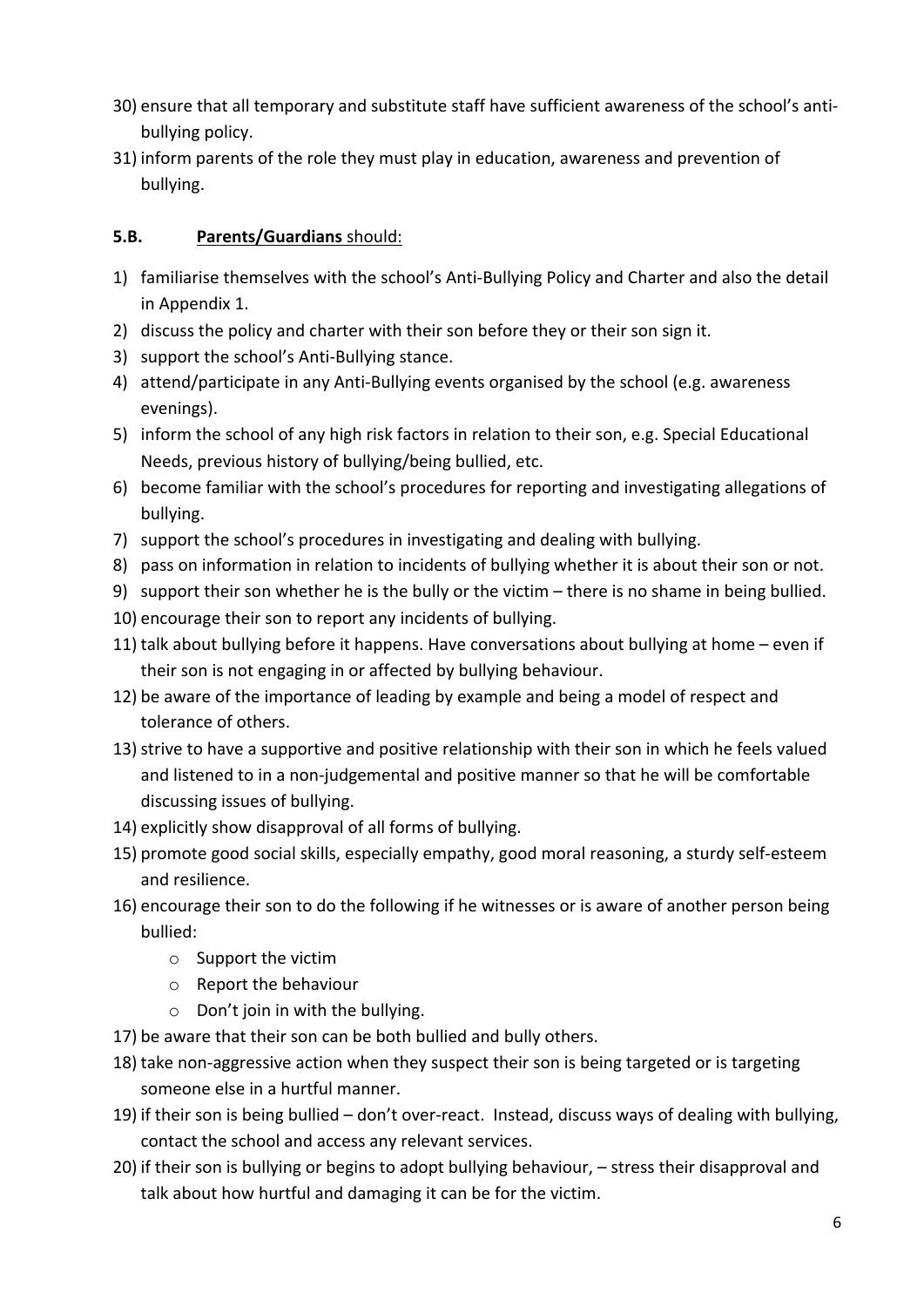21) in relation to cyber-bullying, parents should:

- $\circ$  inform themselves about safer use of the internet, mobile phones and other electronic devices. Websites such as www.webwise.ie can be useful in this regard.
- o set boundaries for internet use and technology.
- o discuss how these can be used in a negative way to bully.
- $\circ$  stress that in accessing their son's online activity, they want to keep their son safe, not pry into his life.
- o know how to contact mobile and internet service providers.
- $\circ$  educate their son on how to report a problem, secure his privacy settings or block the sender of abusive messages or images.
- o inform themselves of signs of cyber bullying, especially:
	- Becoming withdrawn, moody or depressed;
	- Being visibly upset or angry when online or reading a text.

## **5.C. Teachers** should:

- 1) participate in any CPD courses provided by the school management.
- 2) respond and react promptly to all forms of bullying.
- 3) report any incidents of bullying or bullying related issues to the relevant Year Head.
- 4) encourage more senior students to mentor new or younger students to help them settle into Presentation College.
- 5) be aware of any students in their classes with special educational needs. Be mindful that they may need help to develop skills such as: sharing, taking turns, thinking before acting, social skills.
- 6) support any Anti-bullying workshops, activities, etc. including those organised as part of "Spirit of Pres." week.
- 7) support and promote the school's Anti-bullying Policy where the content of their subject area would lend itself to doing so.
- 8) be aware of and report bullying that may occur in their classroom in the form of "putdowns", body language, class atmosphere and comments.
- 9) monitor student behaviour at high risk times beginning and end of the school day, break times, during class, between classes, on corridors, at lockers, etc.
- 10) monitor student behaviour at high risk locations on corridors, at lockers, at the sports' pavilion, at changing rooms, behind school buildings, etc.
- 11) be alert to the fact that bullying can take place directly in front of you.
- 12) emphasise the dangers of cyber-bullying and how easy it is to get involved in it.
- 13) try to improve student knowledge about cyber safety.
- 14) develop rules on "netiquette" with a focus on what is appropriate, acceptable on-line behaviour.
- 15) try to develop the students' digital skills in order for them to stay safe on-line.
- 16) be aware of potential cyber-bullying from technology within the school and report any knowledge of online bullying promptly to school personnel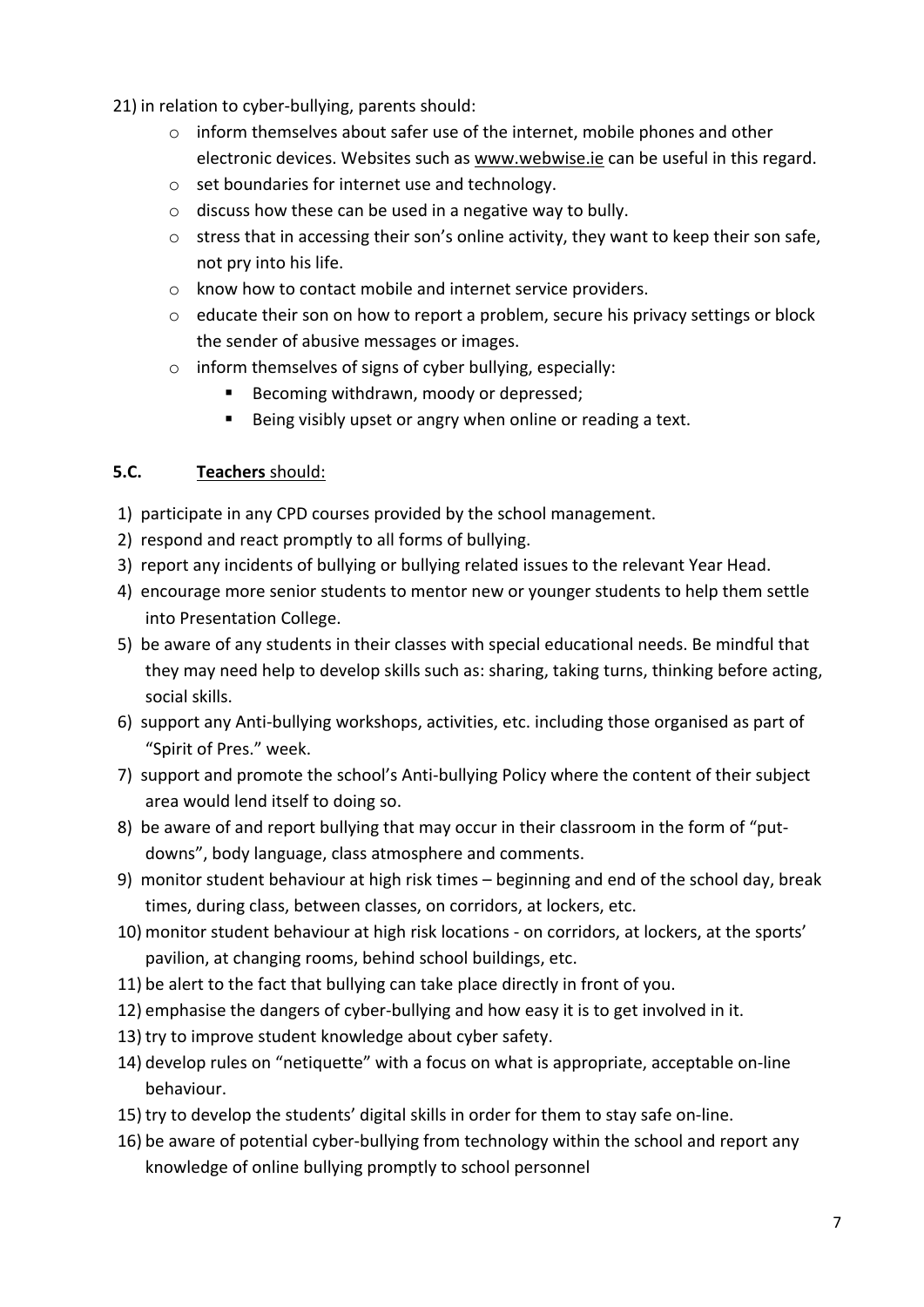## **5.D. Students** should:

- 1) familiarise themselves with the school's Anti-Bullying Policy and Charter and Code of Behaviour before they sign it, (Appendix 3 below).
- 2) support the school's Anti-Bullying stance.
- 3) attend/participate in any Anti-Bullying events organised by the school (e.g. awareness workshops).
- 4) treat every other student and staff member in the school community with respect and courtesy.
- 5) value each person's individuality.
- 6) strive to enhance the happiness and security of other members of the school community.
- 7) be aware of any inappropriate behaviour including the deliberate isolation of another student.
- 8) **report any incidents of bullying behaviour (including cyber-bullying) they are witness to, have knowledge of or are involved in, to the relevant Year Head or any other trusted adult.** In reporting incidents of bullying, students are not considered to be telling tales, but are behaving responsibly.
- 9) co-operate with and, where necessary, participate in the activities organised during "Spirit of Pres." week.
- 10) participate in the creation and promotion of Anti-Bullying posters, etc.
- 11) get involved in mentoring new or more junior students.
- 12) try to improve their knowledge about cyber safety.
- 13) develop their own digital skills in order for them to stay safe on-line.
- 14) practice "netiquette" with a focus on what is appropriate, acceptable on-line behaviour.
- 15) be aware of the long-term consequences of their on-line behaviour.
- 16) familiarise themselves with the signs of bullying and inform someone if they think another student is being bullied.
- 17) Students who experience bulling should use the CALM approach:
	- o Breathe deeply
	- o Count to ten several times
	- o Repeat a message to themselves 5 times
	- o Relax
	- o Calm facial expression
	- o Report the incident to their Year Head or another trusted adult as soon as possible.
- **6. The procedures for investigation, follow-up and recording of bullying behaviour and the established strategies used by Presentation College, Bray are as follows:**
	- (i) All reports, including anonymous reports will be investigated and dealt with by the relevant Year Head.
- (ii) The primary aim for the Year Head in investigating and dealing with bullying is to resolve any issues and to restore, as far as is practicable, the relationships of the parties involved, rather than to apportion blame.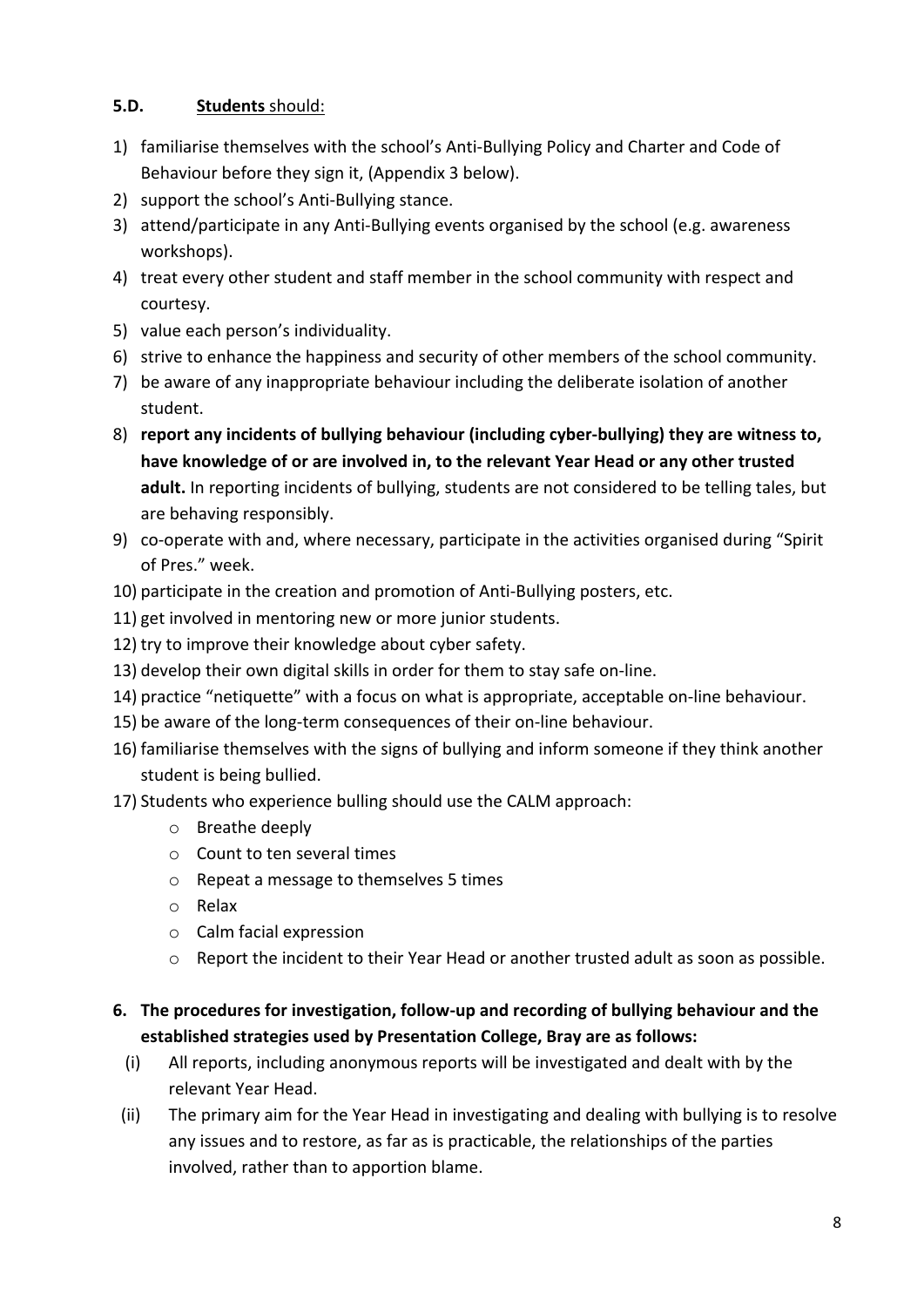- (iii) Students are encouraged to report incidents of bullying, ideally to their Year Head, but otherwise to any trusted member of staff. Where the latter happens, the person who receives the report will pass the information on to the relevant Year Head.
- (iv) If a parent reports an incident of bullying the above procedures will also apply.
- (v) In investigating and dealing with bullying, the relevant Year Head will exercise his/her professional judgement to determine whether bullying has occurred and how best the situation might be resolved.
- (vi) Parents and students are required to co-operate with any investigation and assist the school in resolving any issues and restoring, as far as is practicable, the relationships of the parties involved as quickly as possible.
- (vii) The Year Head will initiate the investigation into the reported incident. Depending on the nature of the case, s/he may involve the Principal/Deputy Principal. Either way, the Principal/Deputy Principal will be kept informed.
- (viii) The relevant Year Head should take a calm, unemotional problem-solving approach when dealing with incidents of alleged bullying behaviour reported by students, staff or parents.
	- (ix) Any strategies used to investigate the reported incident will depend on the wishes of the victim and the degree of exposure he is comfortable with. In the case of cyber-bullying, where bullying incidents frequently occur during out of school hours, the school may request the assistance of external agencies in dealing with such matters. In serious cases parents themselves may feel it necessary to contact such external agencies in advance of , or as well as, contacting the school. The school management may also recommend for parents to report, if they have not already done so, incidents of a serious nature to those same external agencies if they deem it prudent to do so.
	- (x) While the relevant Year Head may gather anonymous information in a class situation, the matter will not be investigated or openly discussed in a class setting.
	- (xi) When analysing incidents of bullying behaviour, the relevant Year Head will seek answers to the questions of what, where, when, who, and why. This will be recorded on a standard form.
- (xii) If a group is involved, each member of the group will be interviewed individually at first. Thereafter, where appropriate, all those involved may be met as a group.
- (xiii) Those involved will be asked to write down their account of the incident(s).
- (xiv) The relevant Year Head will use his/her professional judgement to decide if, and at what stage, the parents of the parties involved should be informed. In some cases, the student(s) will be given a chance to reform on their own. Where the parents are informed, they should take the opportunity to discuss ways in which they can reinforce and support the actions being taken by the school.
- (xv) Where the relevant Year Head has determined that a student has engaged in bullying behaviour, it will be made clear to him how he is in breach of the school's Anti-Bullying Policy and efforts will be made to try to get him to see the situation from the perspective of the student being bullied.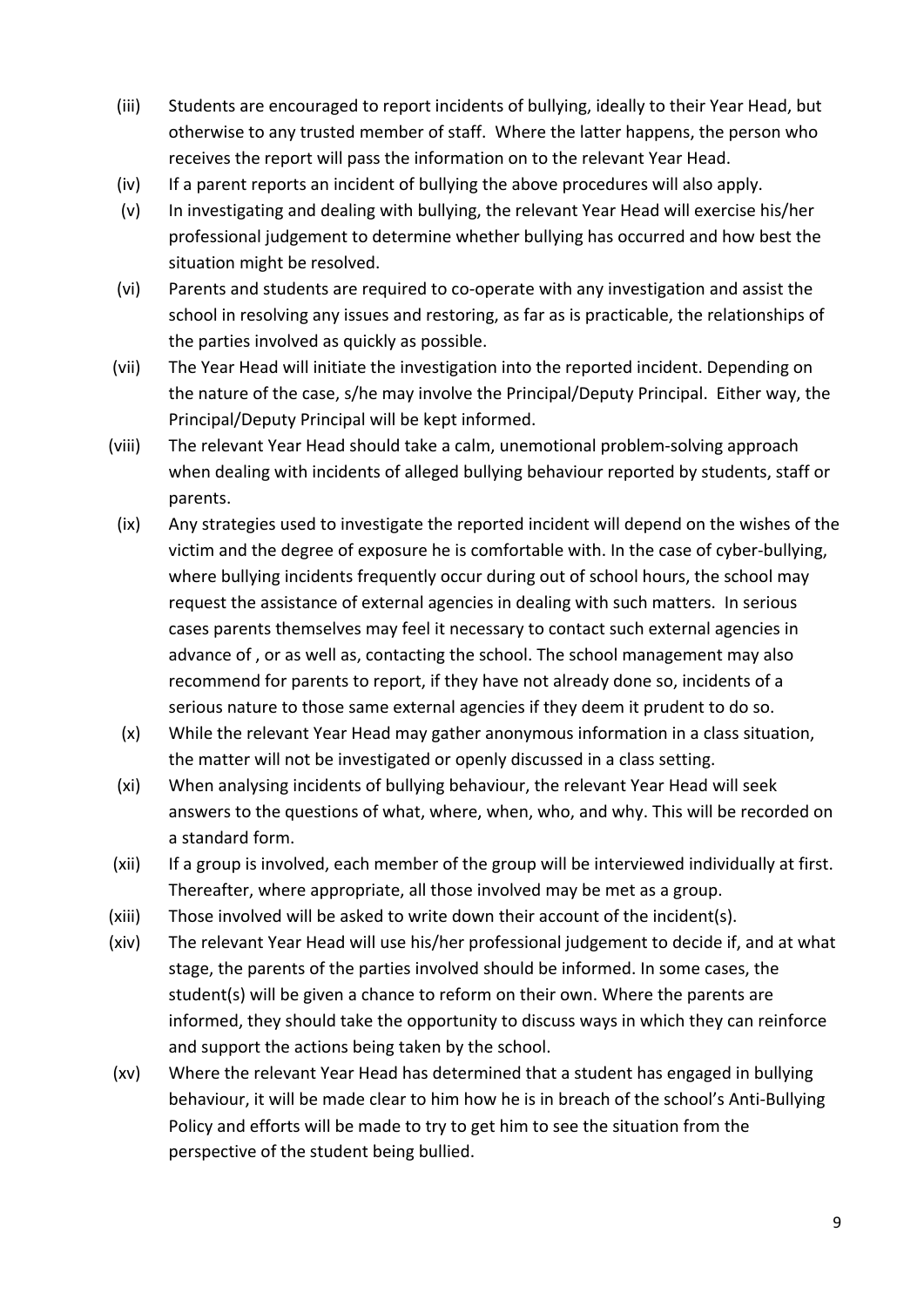- (xvi) It will be made clear to all involved (students and parents alike) that in any situation where disciplinary sanctions are required, this is a private matter between the student being disciplined, his parents and the school.
- (xvii) Follow-up meetings with the relevant students involved will be arranged separately with a view to possibly bringing them together at a later date if the student who has been bullied is ready and agreeable. This will never be forced on students.
- (xviii) In cases where the relevant Year Head considers that the bullying behaviour has not been adequately and appropriately addressed within 20 school days after he/she has determined that bullying behaviour has occurred, it will be recorded by the relevant Year Head in the recording template.
- (xix) In determining whether a bullying case has been adequately and appropriately addressed the relevant Year Head must, as part of his/her professional judgement, take the following factors into consideration:
	- o Whether the bullying has ceased;
	- o Whether any issues between the parties have been resolved as far as is practicable;
	- $\circ$  Whether the relationships between the parties have been restored as far as is practicable; and
	- o Any feedback received from the parties involved, their parents or the school Principal or Deputy Principal;
- (xx) Where a parent is not satisfied that the school has dealt with a bullying case in accordance with these procedures, the parents will be referred, as appropriate, to the school's complaints procedures;
- (xxi) In the event that a parent has exhausted the school's complaints procedures and is still not satisfied, the school will advise the parents of their right to make a complaint to the Ombudsman for Children.
- (xxii) At least once per school term, the Principal will provide a report to the Board of Management setting out:
	- $\circ$  the overall number of bullying cases reported (by means of the bullying recording template) to the Principal or Deputy Principal since the previous report to the Board; and
	- o confirmation that all of these cases have been, or are being, dealt with in accordance with the school's anti-bullying policy and procedures.

## **Procedures for recording bullying behaviour by the school**

All records will be maintained in accordance with relevant data protection legislation. The school's procedures for noting and reporting bullying behaviour will adhere to the following:

(i) While all reports, including anonymous reports of bullying will be investigated and dealt with by the relevant Year Head, he/she will use his/her professional judgement in relation to the records to be kept of these reports, the actions taken and any discussions with those involved regarding same;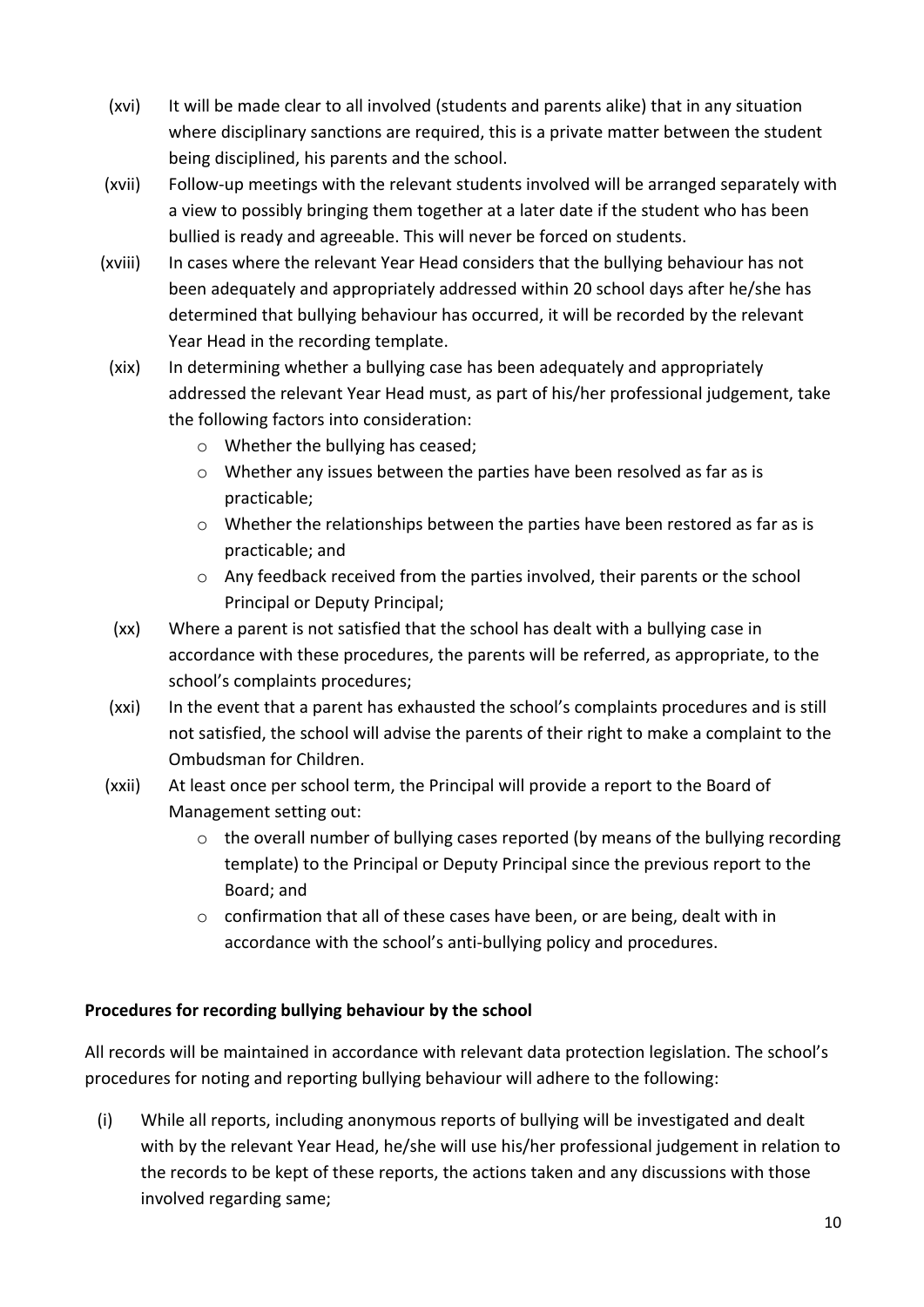- (ii) If it is established by the relevant Year Head that bullying has occurred, he/she will keep appropriate written records which will assist his/her efforts to resolve the issues and restore, as far as is practicable, the relationships of the parties involved.
- (iii) The relevant Year Head will use the official recording template to record the bullying behaviour in the following circumstances:
	- a) in cases where he/she considers that the bullying behaviour has not been adequately and appropriately addressed within 20 school days after he/she has determined that bullying behaviour occurred; and
	- b) in certain circumstances where the relevant Year Head has decided that the bullying behaviour must be recorded and reported immediately to the Principal or Deputy Principal as applicable.
- (iv) In each of the circumstances at (a) and (b) above, the standard recording template will be completed in full and retained by the Year Head in question and a copy provided to the Principal or Deputy Principal as applicable. It should also be noted that the timeline for recording bullying behaviour in the standard recording template does not in any way preclude the relevant teacher from consulting the Principal or Deputy Principal at an earlier stage in relation to a case.

## **Bullying as part of a continuum of behaviour**

It is also important to note that bullying behaviour can be part of a continuum of behaviour rather than a stand-alone issue and in some cases behaviour may escalate beyond that which can be described as bullying to serious physical or sexual assault or harassment. To ensure that any such cases are dealt with appropriately, the anti-bullying policy is linked with the overall code of behaviour and provides for referral to be made to relevant external agencies and authorities where appropriate. In cases where the school has serious concerns in relation to managing the behaviour of a student, the advice of the National Education Psychological Service (NEPS) be sought.

## **Referral of serious cases to the HSE**

In relation to bullying in schools, *Children First National Guidance for the Protection and Welfare of Children 2011 (Children First)* and the *Child Protection Procedures for Primary and Post-Primary Schools* provide that in situations where "the incident is serious and where the behaviour is regarded as potentially abusive, the school must consult the HSE Children and Family Social Services with a view to drawing up an appropriate response, such as a management plan".

Serious instances of bullying behaviour may, in accordance with the *Children First and the Child Protection Procedures for Primary and Post-Primary Schools*, be referred to the HSE Children and Family Services and/or Gardaí as appropriate.

The *Child Protection Procedures for Primary and Post-Primary Schools* also provide that where school personnel have concerns about a child but are not sure whether to report the matter to the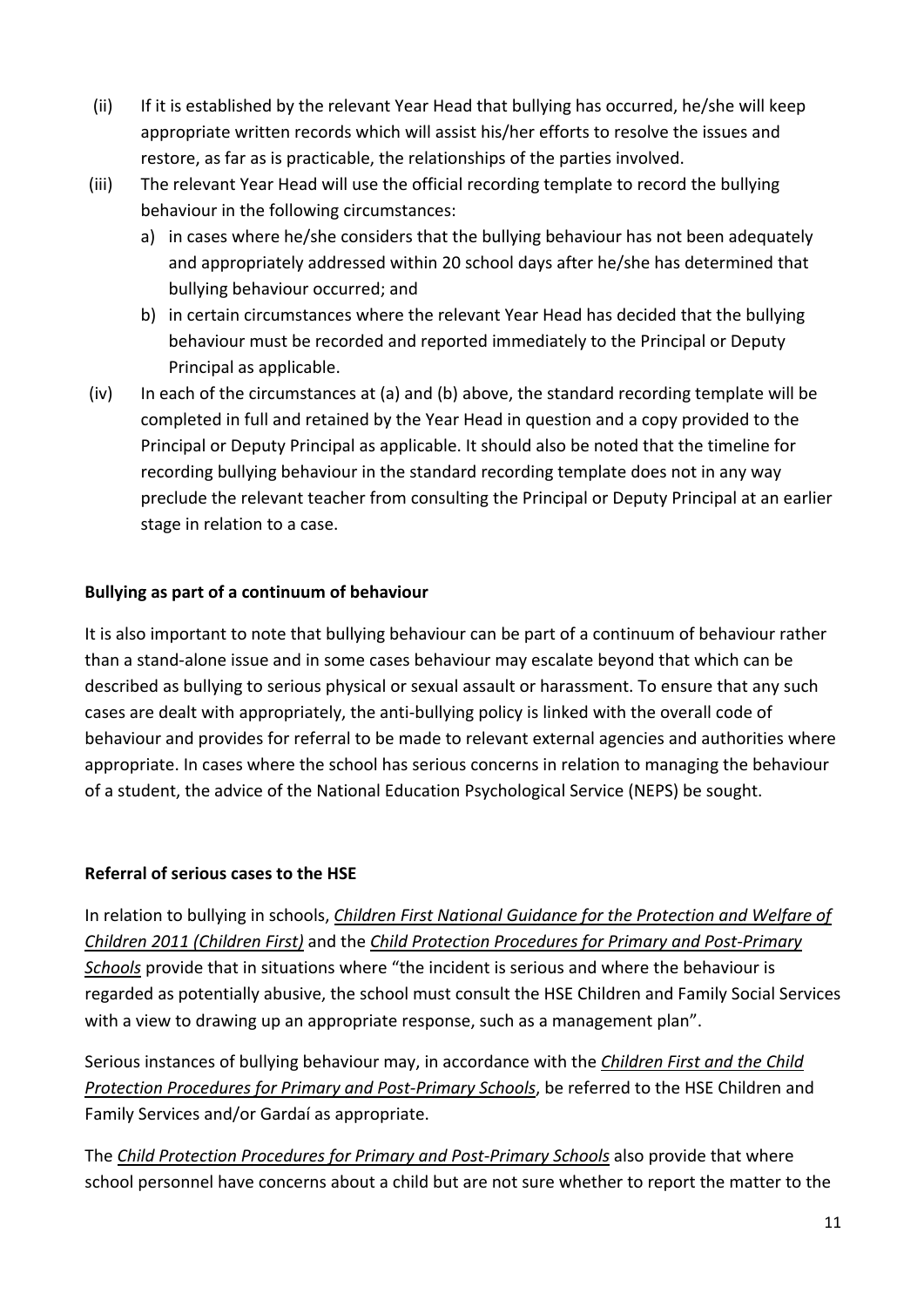HSE, the Designated Liaison Person must seek advice from the HSE Children and Family Social Services/Agencies.

## **7. The school's programme of support for pupils affected by bullying is as follows:**

- (i) All students affected by bullying will need support during and after the incident has been reported and investigated. These include the student(s) who have been bullied, the student(s) involved in bullying behaviour and students who observe incidents of bullying behaviour.
- (ii) Students who have been bullied may need counselling and/or opportunities to raise their self-esteem, develop their friendship and social skills and thereby build resilience.
- (iii) Student(s) involved in bullying behaviour may also need counselling to enhance their selfesteem and increase their feelings of self-worth. They may also need counselling to help them learn other ways of meeting their needs without violating the rights of others.
- (iv) Students in 1st, 2<sup>nd</sup> and 3<sup>rd</sup> Year may be referred for counselling to the School Chaplain
- (v) Students from all year groups, but most especially  $4^{th}$ ,  $5^{th}$  and  $6^{th}$  Year, may be referred for counselling to the Guidance Counsellor.
- (vi) Students who have been bullied will be advised to use the CALM approach should the bullying reoccur:
	- o Breathe deeply
	- o Count to ten several times
	- o Repeat a message to myself 5 times
	- o Relax
	- o Calm facial expression
	- $\circ$  Report the incident to my Year Head or another trusted adult as soon as possible.
- (vii) In cases where further counselling is needed, the student will be encouraged to seek support from outside agencies, either through one of the agencies with which the school has established links, (e.g Lucena, Living Life Centre – Bray, Crosscare, etc.) or through referral from the student's GP.
- (viii) Some students may need help from Learning Support Staff to enhance their social skills.
- (ix) Students will be encouraged to actively engage in curricular and non-curricular activities designed to promote self-esteem and highlight the consequences of bullying behaviour for all involved.
- (x) Students will be encouraged to continue communicating with the people involved in the process. Students will be encouraged to choose "one good adult" who they feel comfortable talking to about any issues which may impede their progress in this area.
- (xi) Where necessary, the school may liaise with outside agencies such as NEPS, HSE, etc. where it is felt that it would be in the best interest of the student to do so.

# **8. Supervision and Monitoring of Pupils**

The Board of Management of Presentation College Bray confirms that appropriate supervision and monitoring policies and practices are in place to both prevent and deal with bullying behaviour and to facilitate early intervention where possible.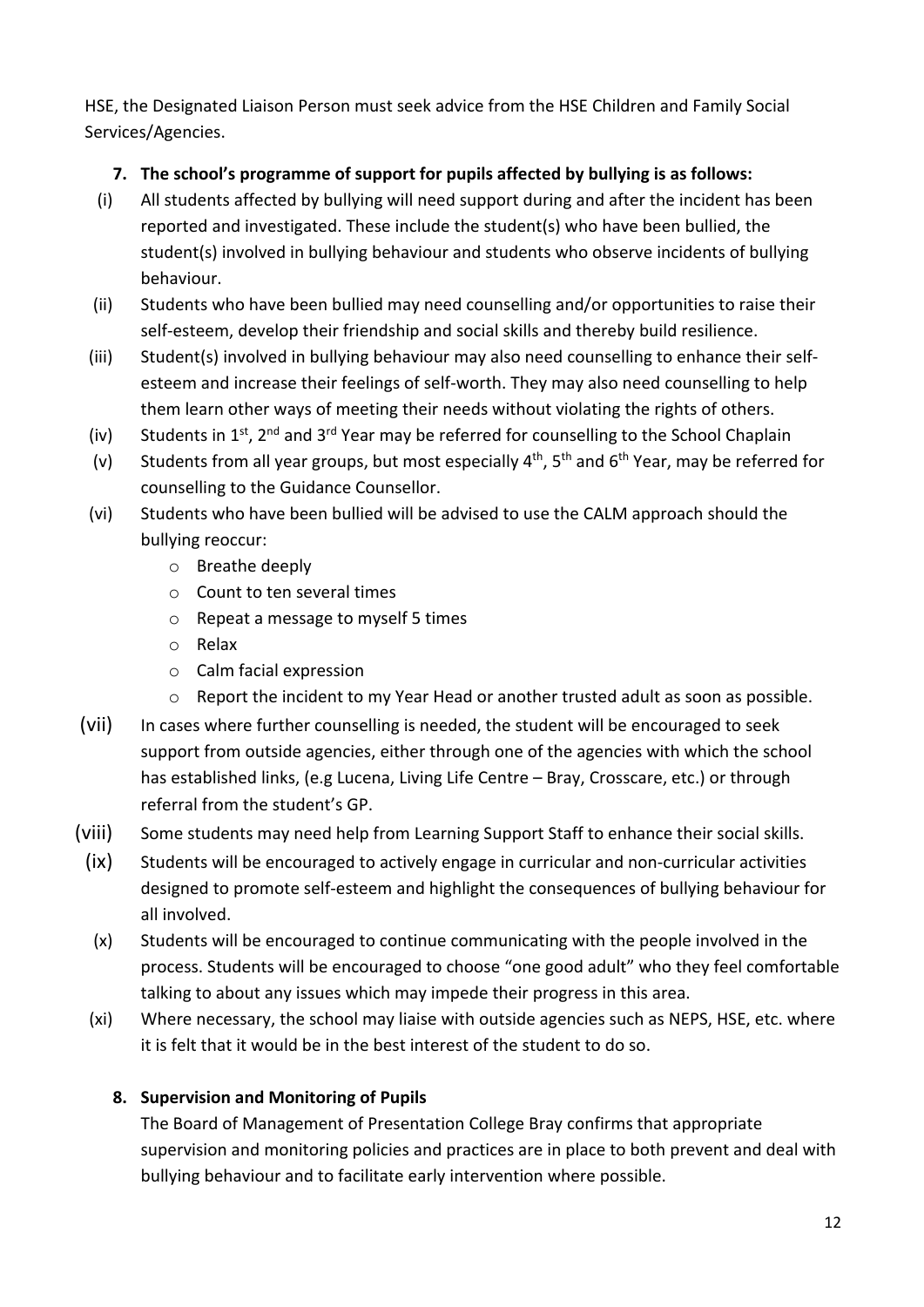## **9. Prevention of Harassment**

The Board of Management of Presentation College Bray confirms that the school will, in accordance with its obligations under equality legislation, take all such steps that are reasonably practicable to prevent the sexual harassment of pupils or staff or the harassment of pupils or staff on any of the nine grounds specified i.e. gender including transgender, civil status, family status, sexual orientation, religion, age, disability, race and membership of the Traveller community.

- **10.** This policy was adopted by the Board of Management on June 24<sup>th</sup> 2021.
- **11.** This policy has been made available to school personnel, published on the school website and provided to the Parents' Association. A copy of this policy will be made available to the Department and the patron if requested.
- **12.** This policy and its implementation will be reviewed by the Board of Management of Presentation College Bray once in every school year. Written notification that the review has been completed will be made available to school personnel, published on the school website and provided to the Parents' Association. A record of the review and its outcome will be made available, if requested, to the patron and the Department.

in Jell

Note Code

Signed: \_\_\_\_\_\_\_\_\_\_\_\_\_\_\_\_\_\_\_\_\_\_\_\_\_\_\_\_\_\_\_\_ Signed: \_\_\_\_\_\_\_\_\_\_\_\_\_\_\_\_\_\_\_\_\_\_\_\_\_\_\_\_\_ (Chairperson of Board of Management) (Principal)

Date: 24<sup>th</sup> June 2021 Date: 24<sup>th</sup> June 2021

Reviewed 24th June 2021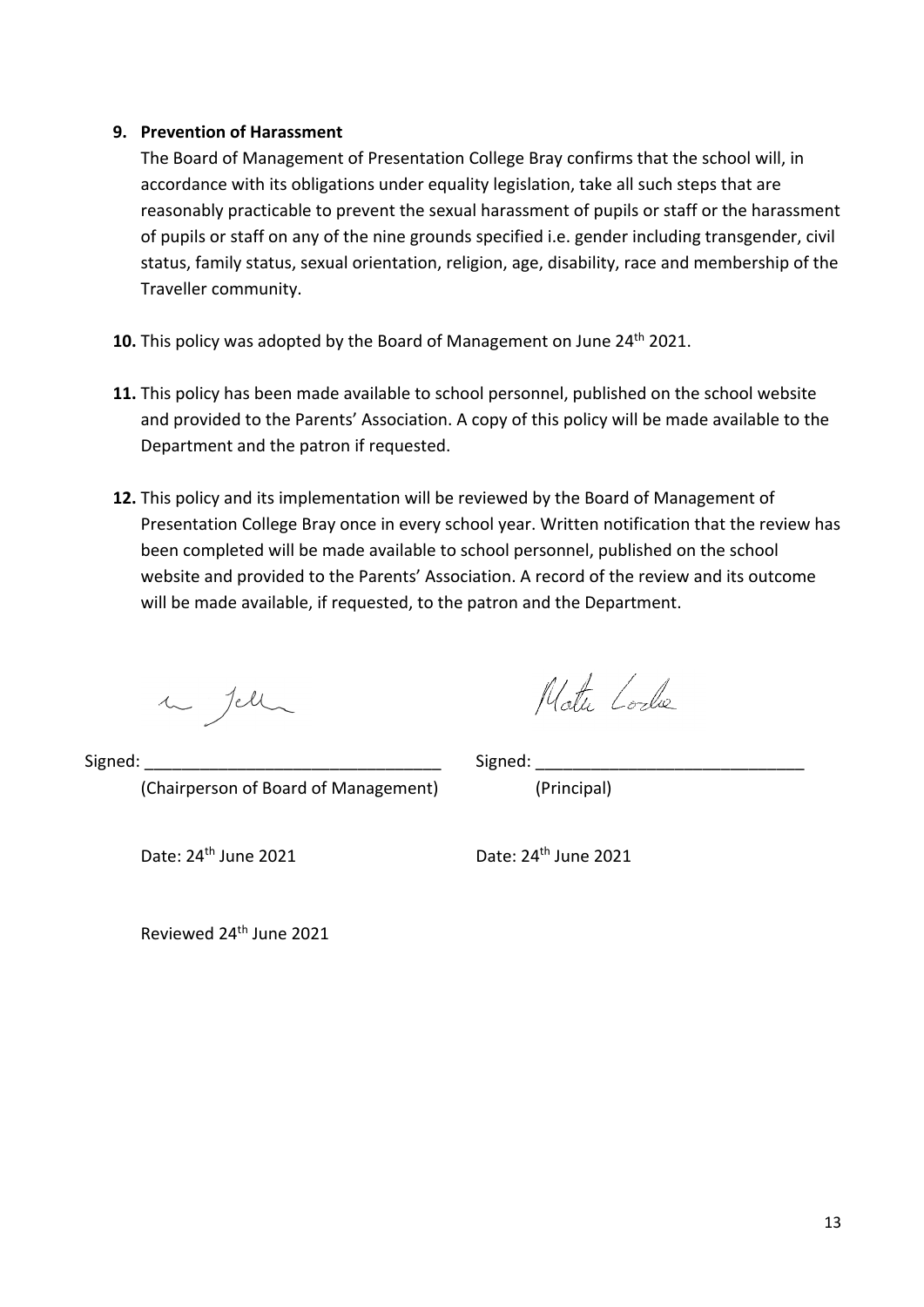## **APPENDIX 1**

### **INDICATORS OF BULLYING BEHAVIOUR**

The following signs and symptoms may suggest that a student is being bullied:

- (i) Anxiety about travelling to and from school e.g. requesting parents to drive or collect him/her, changing travel routes, avoiding regular times for travelling to and from school;
- (ii) Unwillingness to go to school, refusal to attend, truancy;
- (iii) Deterioration in educational performance, loss of concentration and loss of enthusiasm and interest in school;
- (iv) Pattern of physical illnesses e.g. headaches, stomach aches;
- (v) Unexplained changes either in mood or behaviour which may be particularly noticeable before returning to school after weekends or more especially after longer school holidays;
- (vi) Visible signs of anxiety or distress e.g. stammering, withdrawing, nightmares, difficulty in sleeping, crying, not eating, vomiting, bedwetting;
- (vii) Spontaneous out-of-character comments about either pupils or teachers;
- (viii) Possessions missing or damaged;
- (ix) Increased requests for money or stealing money;
- (x) Unexplained bruising or cuts or damaged clothing; and
- (xi) Reluctance and/or refusal to say what is troubling him/her.

There may be other signs depending on the individual and his/her circumstances. The above signs do not necessarily mean that a student is being bullied but if repeated or occurring in combination, these signs do warrant investigation in order to establish what is affecting the student.

## **APPENDIX 2**

## **TYPES OF BULLYING**

The following are some of the types of bullying behaviour that can occur amongst pupils:

**Physical aggression**: This behaviour includes pushing, shoving, punching, kicking, poking and tripping people. It may also take the form of severe physical assault. While pupils often engage in 'mess fights', they can sometimes be used as a disguise for physical harassment or inflicting pain.

**Intimidation**: Some bullying behaviour takes the form of intimidation: it may be based on the use of very aggressive body language with the voice being used as a weapon. Particularly upsetting can be a facial expression which conveys aggression and/or dislike.

**Isolation/exclusion and other relational bullying**: This occurs where a certain person is deliberately isolated, excluded or ignored by some or all of the class group. This practice is usually initiated by the person engaged in bullying behaviour and can be difficult to detect. It may be accompanied by writing insulting remarks about the pupil in public places, by passing around notes about or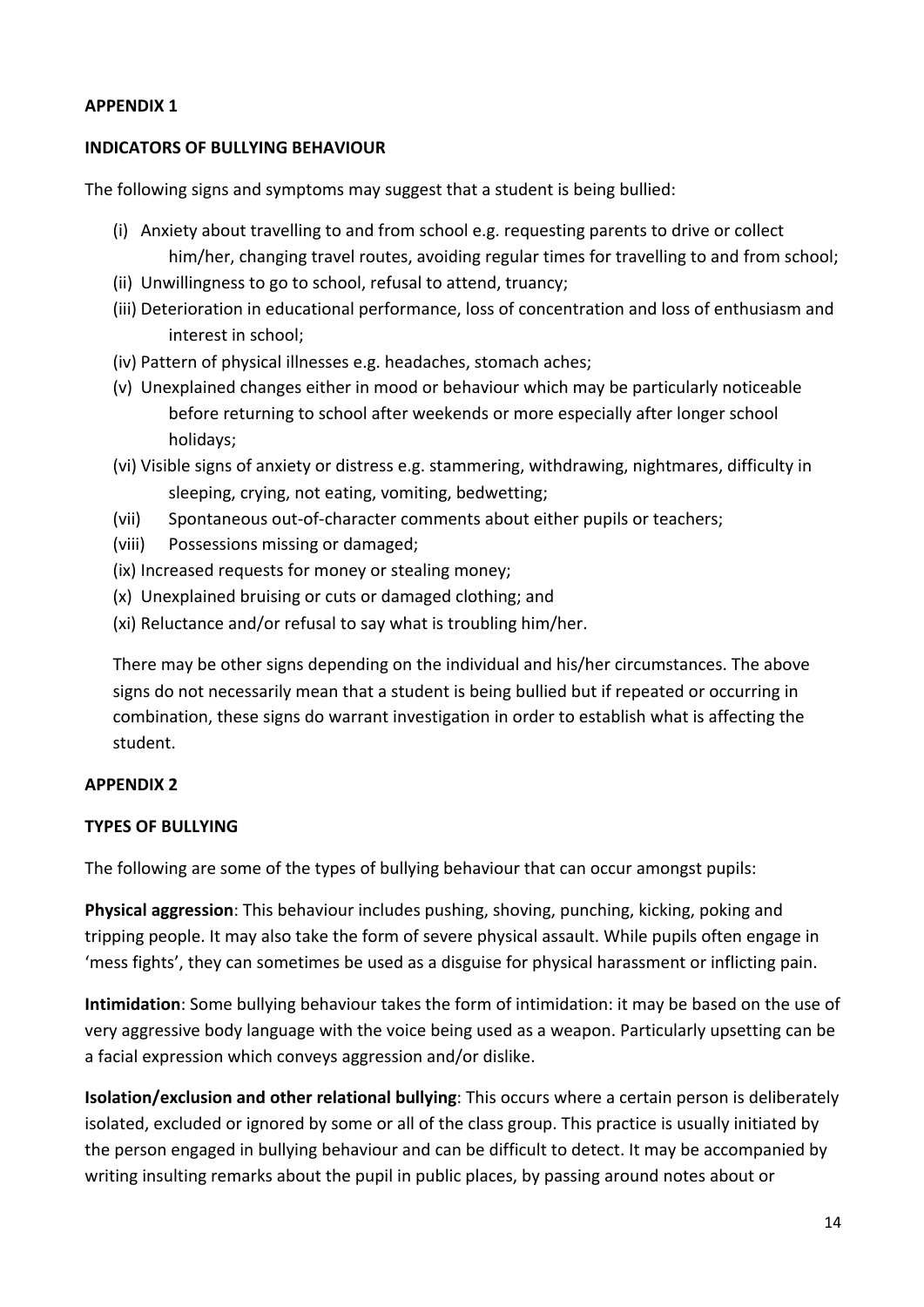drawings of the pupil or by whispering insults about them loud enough to be heard. Relational bullying occurs when a person's attempts to socialise and form relationships with peers are repeatedly rejected or undermined. One of the most common forms includes control: "Do this or I won't be your friend anymore"(implied or stated); a group ganging up against one person (girl or boy); non-verbal gesturing; malicious gossip; spreading rumours about a person or giving them the "silent treatment".

**Cyber-bullying**: This type of bullying is increasingly common and is continuously evolving. It is bullying carried out through the use of information and communication technologies such as text, social network sites, e-mail, instant messaging (IM), apps, gaming sites, chat-rooms and other online technologies. Being the target of inappropriate or hurtful messages is the most common form of online bullying. As cyber-bullying uses technology to perpetrate bullying behaviour and does not require face to face contact, cyber-bullying can occur at any time (day or night). Many forms of bullying can be facilitated through cyber-bullying. For example, a target may be sent homophobic text messages or pictures may be posted with negative comments about a person's sexuality, appearance etc.

Cyber-bullying may include, but is not limited to:

- Text-message Bullying- Bullying by the taking, sending and publication of photographs or videoclips via mobile phone cameras.
- Phone call bullying via mobile phones. This can involve the theft and use of another's phone in an attempt to make him or her appear culpable.
- Bullying via Web-sites / Applications. This may include the use of defamatory blogs, personal web-sites, on-line personal polling sites, general polling sites, and also the misuse of certain social networking and file-share sites (e.g., 'Facebook', 'You Tube'; 'Ask FM') for the purposes of bullying.
- Bullying via games systems and other devices (e.g., X-Box, Nintendo DSI).

**Name calling**: Persistent name-calling directed at the same individual(s) which hurts, insults or humiliates should be regarded as a form of bullying behaviour. Often name-calling of this type refers to physical appearance, e.g., size or clothes worn. Accent or distinctive voice characteristics may attract negative attention. Academic ability can also provoke name calling. This tends to operate at two extremes. There are those who are singled out for attention because they are perceived to be weak academically. At the other extreme there are those who, because they are perceived as high achievers, are also targeted.

**Damage to property**: Personal property can be the focus of attention for bullying behaviour. This may result in damage to clothing, mobile phone or other devices, school books and other learning material or interference with a pupil's locker or bicycle. The contents of school bags and pencil cases may be scattered on the floor. Items of personal property may be defaced, broken, stolen or hidden.

**Extortion:** Demands for money may be made, often accompanied by threats (sometimes carried out in the event of the targeted pupil not delivering on the demand). A pupil may also be forced into theft of property for delivery to another who is engaged in bullying behaviour.